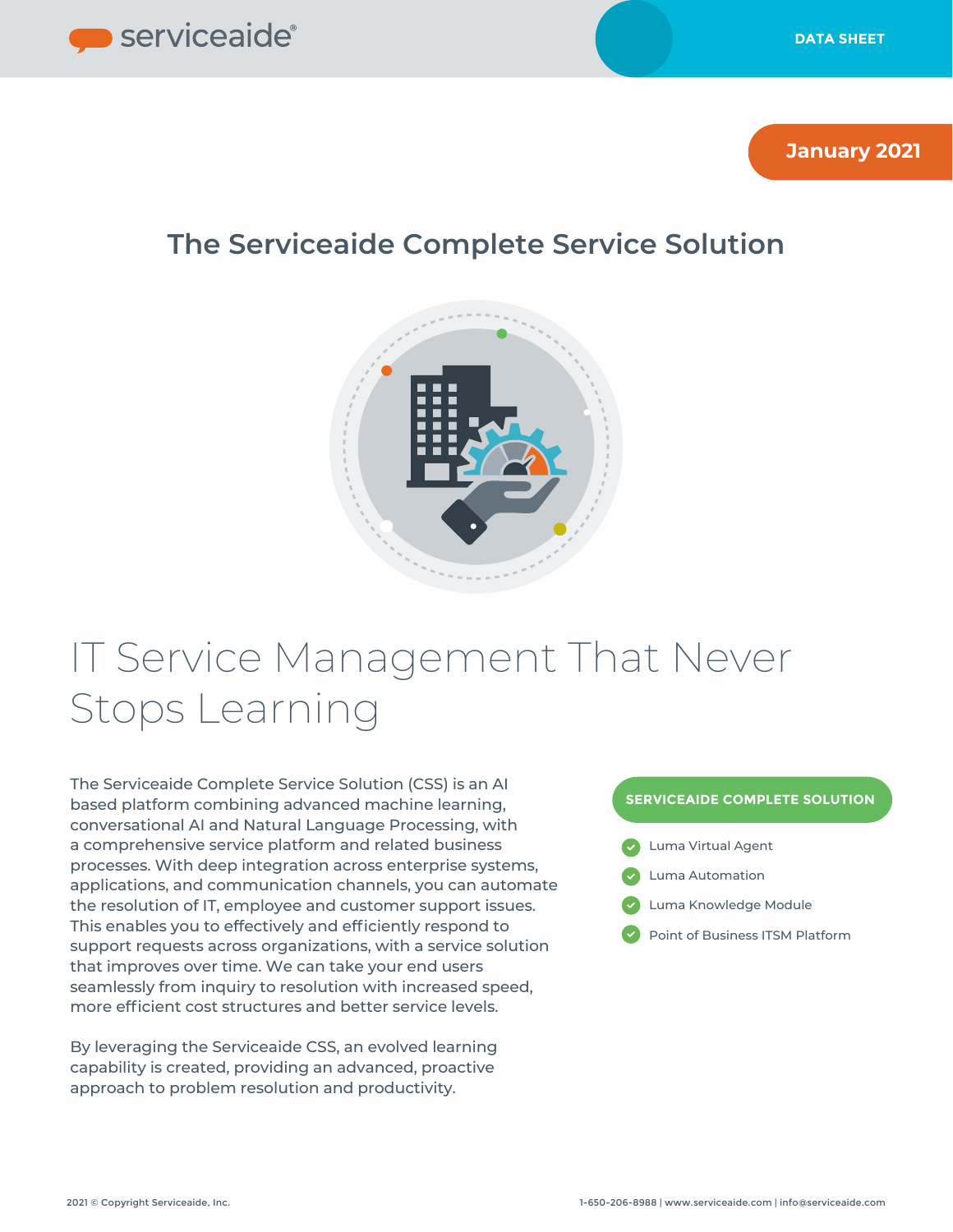Luma Virtual Agent integrates seamlessly across the Point Of Business (POB) platform, providing an intelligent, conversational approach to communicate. Luma VA enables fluid knowledge access and service automation for self-service that works across voice, text, and email. Support for all leading communications are available.

Luma VA with the Luma Knowledge component allows you to serve up knowledge, providing seamless integration across systems and applications. This feature includes a true knowledge graph (to store artifacts), a contextual search capability, and automated learning.

This solution goes well beyond answering basic FAQ requests and provides a closed-loop process, providing feedback from interactions back to the knowledge base.

## **Automate Any Business Process Involving Service and Support**

Point of Business Platform (POB) is an extensive "customer acclaimed" service oriented business processes platform that flexibly supports all process types, functions (IT, HR, Facilities, Customer Support) and integrations. POB can easily be customized for agile workflows, as well as formally certified for ITIL. As an example, POB's richness in functions and features is demonstrated by being certified for 15 ITIL processes in IT Service and Support. Beyond technology support, customers have had great success in using POB for Non-IT Service Management needs as well as government municipal services.

A single data repository allows for optimal reuse of data and provides a single point of information to serve all processes. Data is managed by parameters and relationships, in one single relational master database, ensuring reliable, consistent and complete data.

#### **LUMA VA INTEGRATES WITH POB MODULES**

- Service Desk Management
- Configuration & Asset Management
- Project & Change Management
- Service Level Management



#### **ADDITIONAL POB MODULES INCLUDE**

- Resource and Time Management
- Purchase and Inventory Management (and Supply chain)
- Invoice and Finance Including Budgets/Expenditures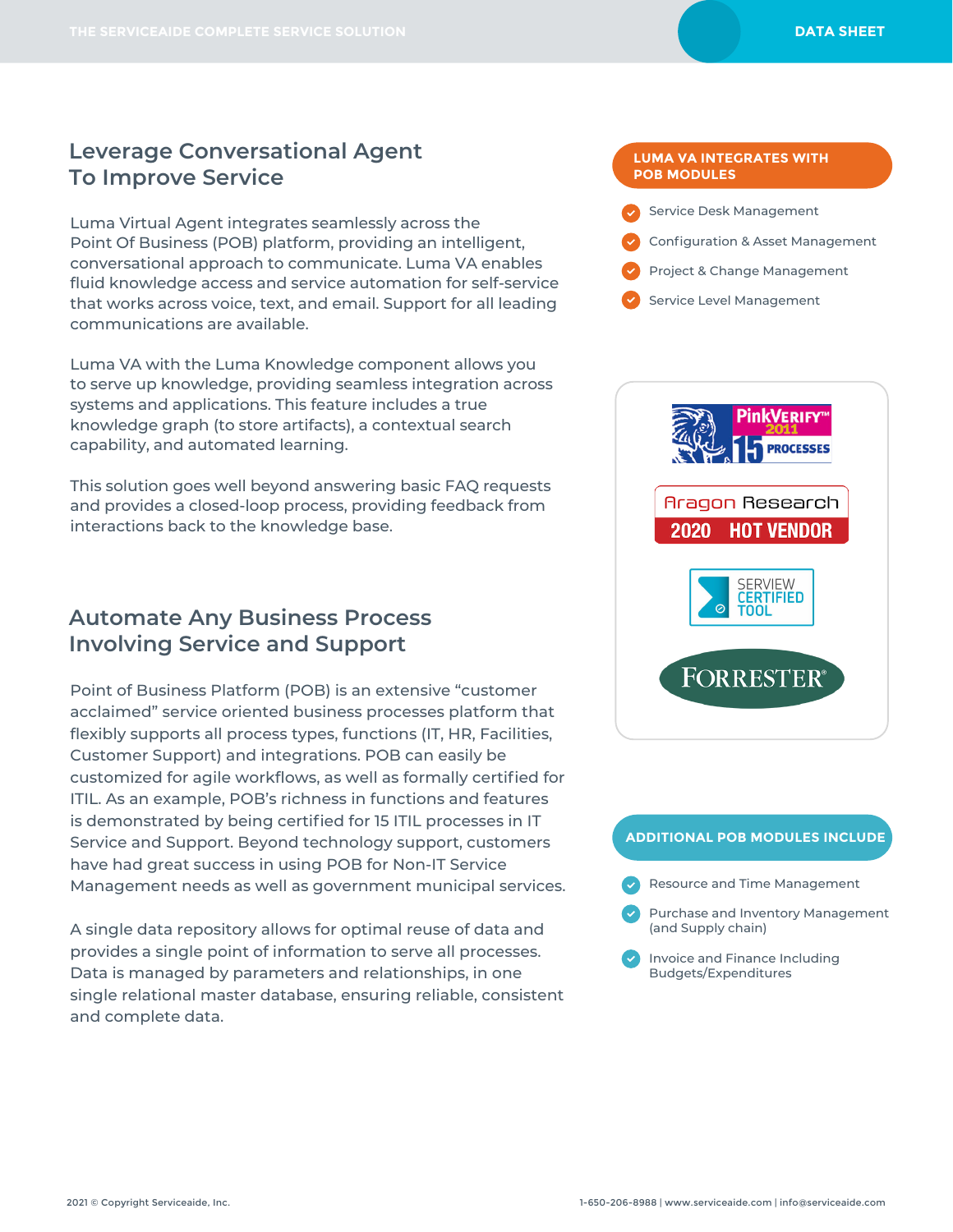POB was developed to support changing environments, with every module being able to function on its own but also leveraging other modules as needed to create accreditive benefits. POB accelerates operational velocity from the time spent from decisions to execution with the controls to implement the system in manageable steps. A ow code approach allows for reconfiguring systems versus recoding for a more efficient process.



"The easier it is to customize a system to meet the individual requirements of my organization, the more attractive I find it. That's why I am such a big POB fan!"

> **-Stefan Reichelt** System Administrator Comparex AG